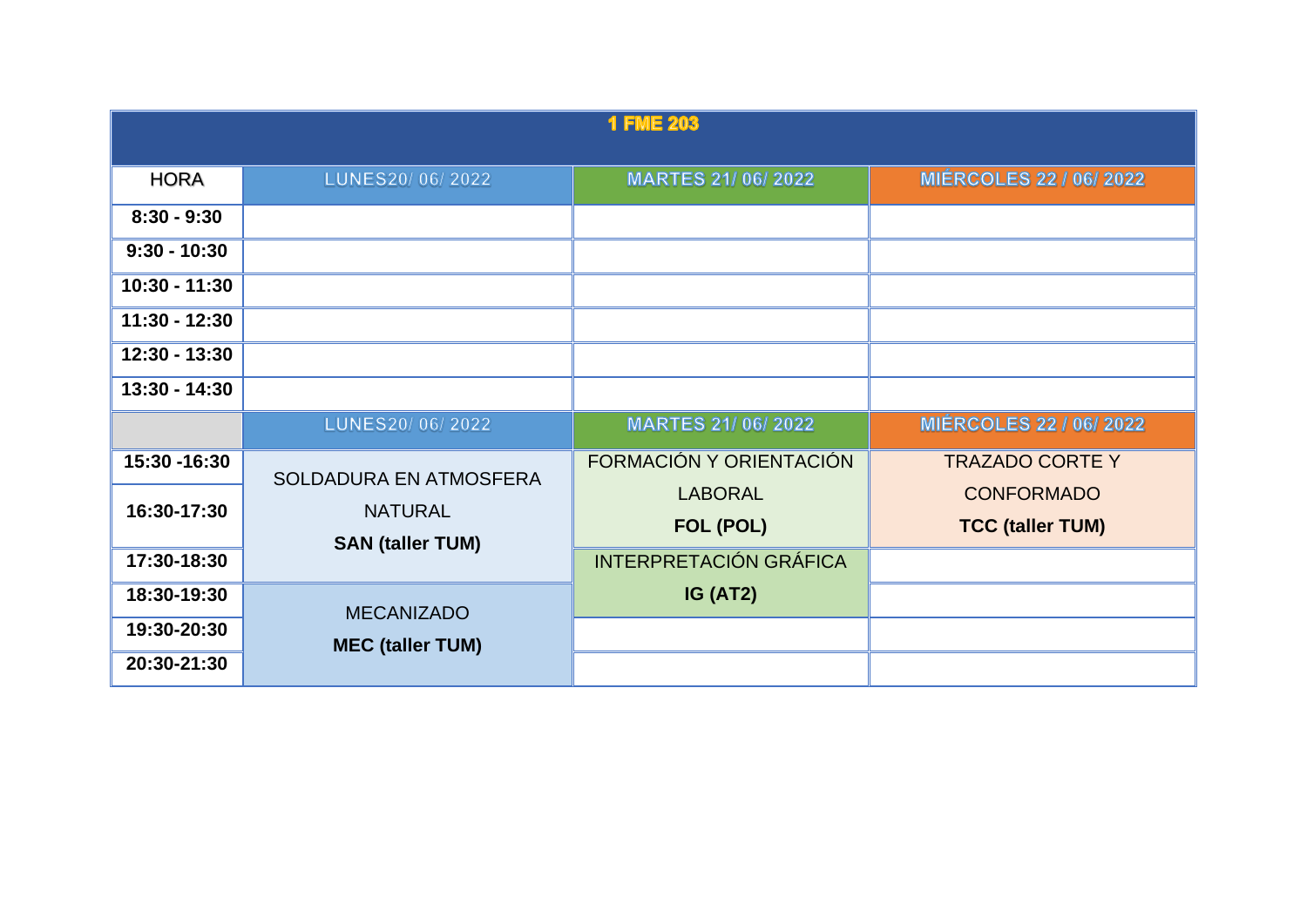| <b>1 IMA 201</b> |                                |                                                              |                                |
|------------------|--------------------------------|--------------------------------------------------------------|--------------------------------|
| <b>HORA</b>      | LUNES20/06/2022                | <b>MARTES 21/06/2022</b>                                     | <b>MIÉRCOLES 22 / 06/ 2022</b> |
| $8:30 - 9:30$    |                                | FORMACIÓN Y ORIENTACIÓN                                      |                                |
| $9:30 - 10:30$   |                                | FOL (pol)                                                    |                                |
| $10:30 - 11:30$  | TÉCNICAS DE FABRICACIÓN        | <b>AUTOMATISMOS</b>                                          |                                |
| $11:30 - 12:30$  | <b>TFM (Taller Mecanizado)</b> | NEUMÁTICOS E HIDRÁULICOS<br><b>ANH (taller automatismos)</b> |                                |
| $12:30 - 13:30$  | TECNICAS DE UNIÓN Y MONTAJE    | <b>ELECTRICIDAD Y</b>                                        |                                |
| $13:30 - 14:30$  | <b>TUM (Taller Mecanizado)</b> | AUTÓMATISMOS ELÉCTRICOS<br><b>EAE</b> (taller electrico)     |                                |
|                  |                                |                                                              |                                |
| 15:30 - 16:30    |                                |                                                              |                                |
| 16:30-17:30      |                                |                                                              |                                |
| 17:30-18:30      |                                |                                                              |                                |
| 18:30-19:30      |                                |                                                              |                                |
| 19:30-20:30      |                                |                                                              |                                |
| 20:30-21:30      |                                |                                                              |                                |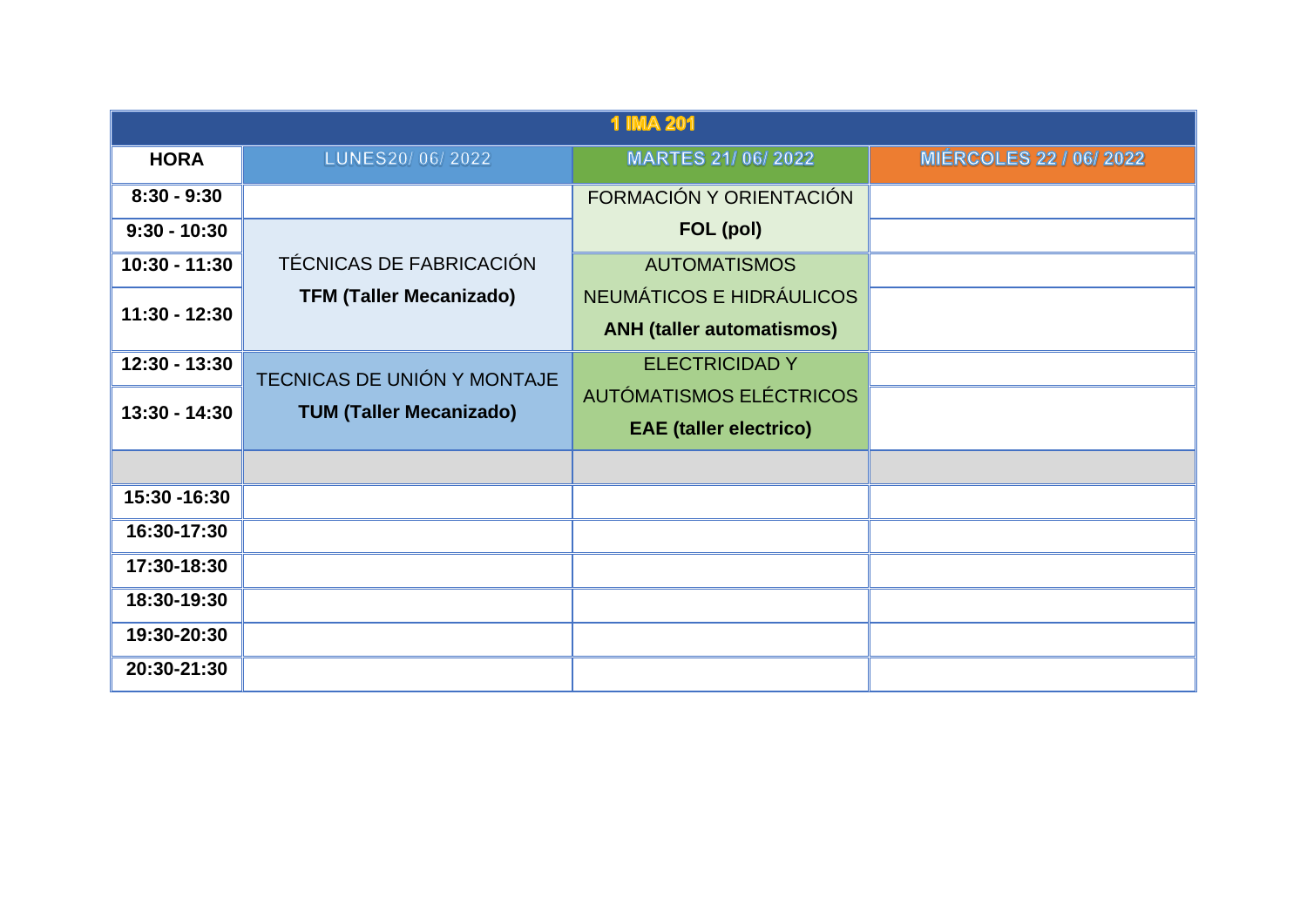| <b>1 IMA 204</b> |                                                   |                                                     |                                |
|------------------|---------------------------------------------------|-----------------------------------------------------|--------------------------------|
| <b>HORA</b>      | LUNES20/06/2022                                   | <b>MARTES 21/06/2022</b>                            | <b>MIÉRCOLES 22 / 06/ 2022</b> |
| $8:30 - 9:30$    |                                                   | FORMACIÓN Y ORIENTACIÓN                             |                                |
| $9:30 - 10:30$   |                                                   | FOL (pol)                                           |                                |
| $10:30 - 11:30$  | <b>INSTALACIONES ELÉCTRICAS Y</b>                 | TÉCNICAS DE MONTAJE DE                              |                                |
| $11:30 - 12:30$  | <b>AUTOMATÍSMOS</b><br>IEA (taller automatismos o | <b>INSTALACIONES</b><br><b>TMINS (taller calor)</b> |                                |
| 12:30 - 13:30    | eléctrico)                                        | <b>MÁQUINAS Y EQUIPOS</b>                           |                                |
| $13:30 - 14:30$  |                                                   | <b>TÉRMICOS</b><br><b>METER (aula hidráulica)</b>   |                                |
|                  |                                                   |                                                     |                                |
| 15:30 - 16:30    |                                                   |                                                     |                                |
| 16:30-17:30      |                                                   |                                                     |                                |
| 17:30-18:30      |                                                   |                                                     |                                |
| 18:30-19:30      |                                                   |                                                     |                                |
| 19:30-20:30      |                                                   |                                                     |                                |
| 20:30-21:30      |                                                   |                                                     |                                |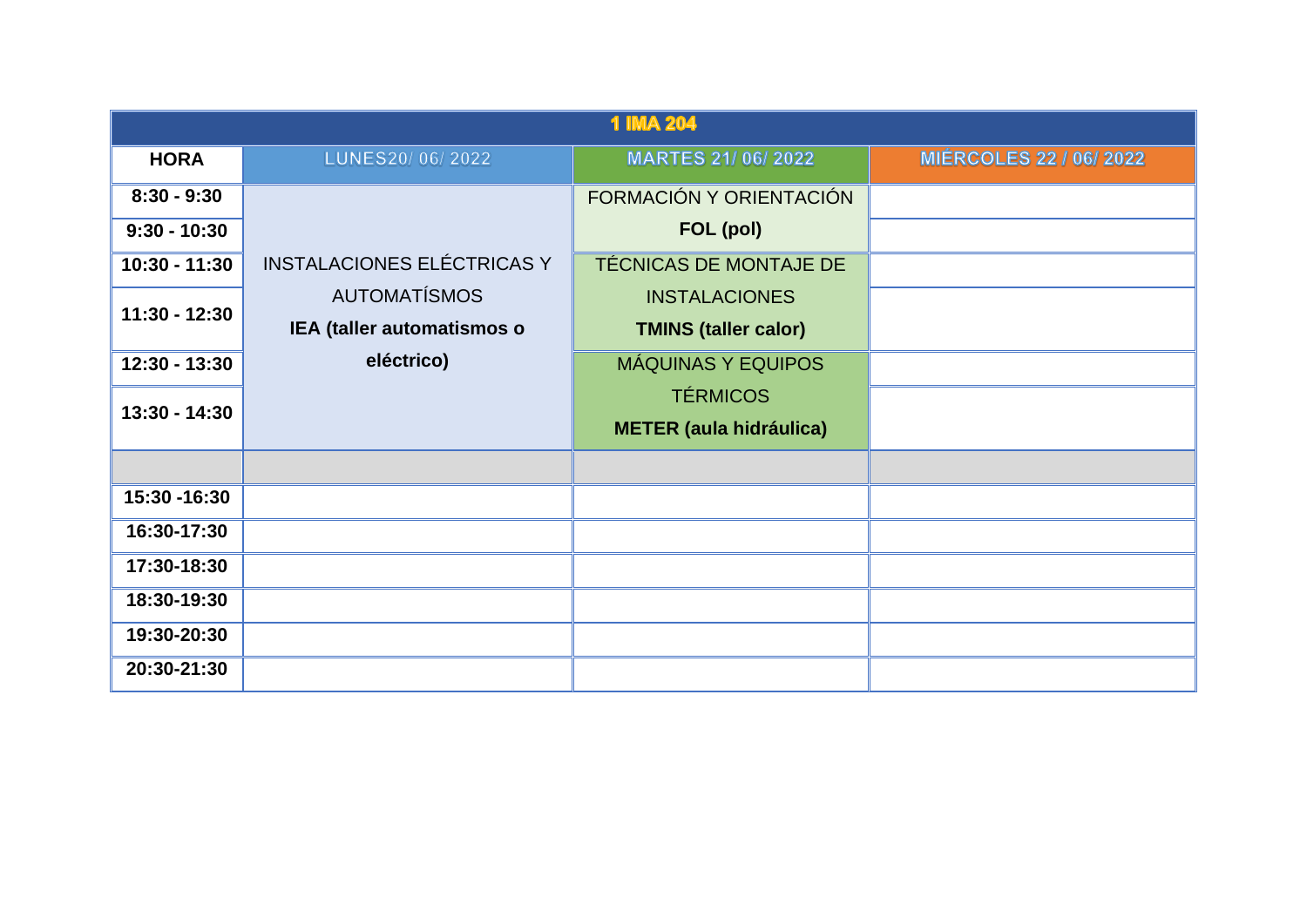| <b>1 IMA 303</b> |                               |                          |                                |
|------------------|-------------------------------|--------------------------|--------------------------------|
| <b>HORA</b>      | LUNES20/06/2022               | <b>MARTES 21/06/2022</b> | <b>MIÉRCOLES 22 / 06/ 2022</b> |
| $8:30 - 9:30$    | SISTEMAS ELÉCTRICOS Y         | FORMACIÓN Y ORIENTACIÓN  |                                |
| $9:30 - 10:30$   | <b>AUTOMÁTICOS</b>            | FOL (POL)                |                                |
| $10:30 - 11:30$  | <b>SEA (taller eléctrico)</b> |                          | <b>EQUIPOS E INSTALACIONES</b> |
| $11:30 - 12:30$  | <b>ENERGÍAS RENOVABLES Y</b>  | REPRESENTACIÓN GRÁFICA   | <b>TERMICAS</b>                |
| 12:30 - 13:30    | <b>EFICIENCIA ENERGÉTICA</b>  | <b>DE INSTALACIONES</b>  | <b>EIT (AT 1)</b>              |
|                  | <b>EREE (aula hidráulica)</b> | <b>RGI (AT 3)</b>        |                                |
| $13:30 - 14:30$  |                               |                          |                                |
|                  |                               |                          |                                |
| 15:30 - 16:30    |                               | <b>LENGUAJE PARA USO</b> |                                |
| 16:30-17:30      |                               | <b>PROFESIONAL</b>       |                                |
|                  |                               | <b>LEUP (POL)</b>        |                                |
| 17:30-18:30      |                               |                          |                                |
| 18:30-19:30      |                               |                          |                                |
| 19:30-20:30      |                               |                          |                                |
| 20:30-21:30      |                               |                          |                                |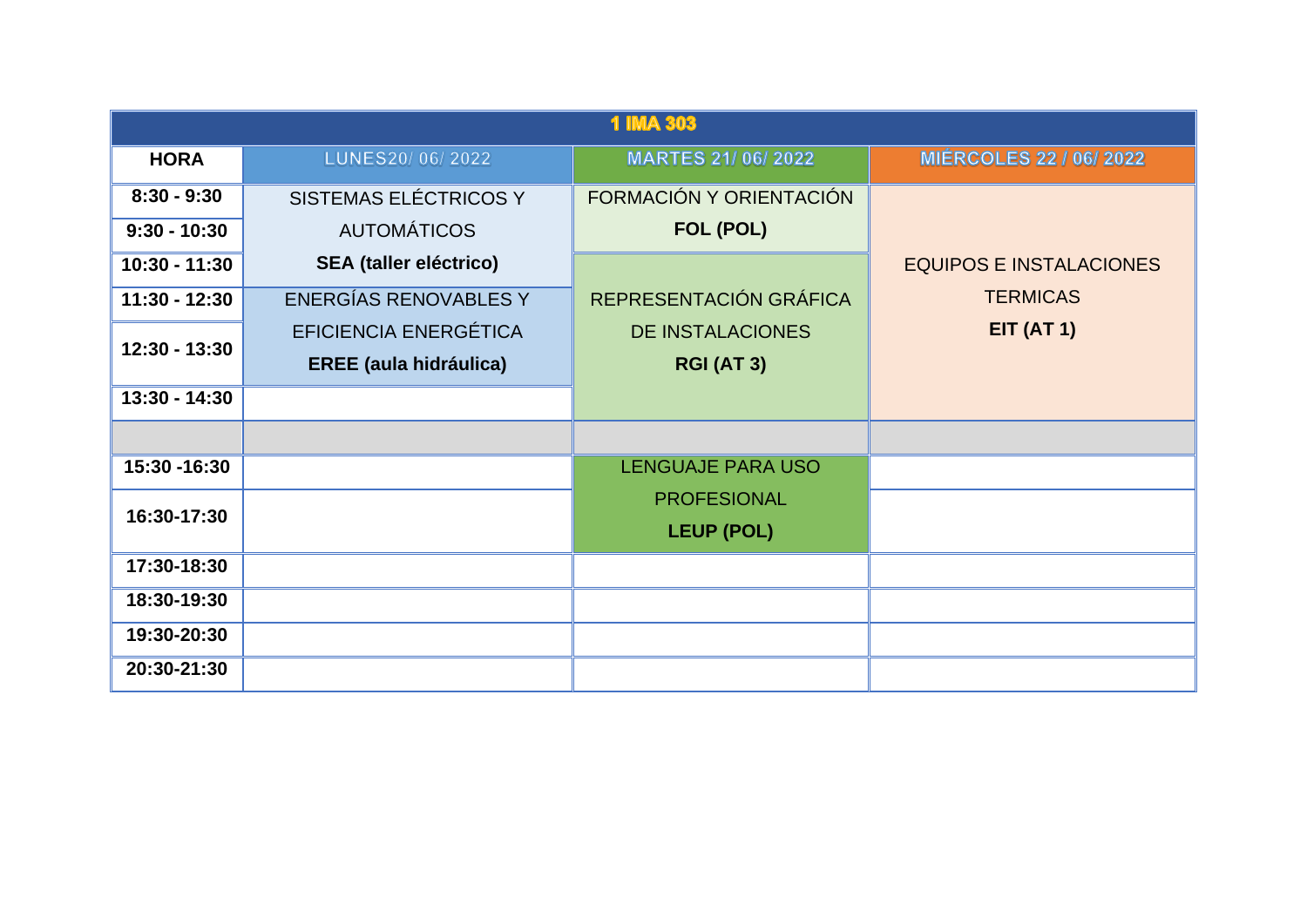| 1 IMA 302 M-V   |                                  |                                  |                                |
|-----------------|----------------------------------|----------------------------------|--------------------------------|
| <b>HORA</b>     | LUNES20/06/2022                  | <b>MARTES 21/06/2022</b>         | <b>MIÉRCOLES 22 / 06/ 2022</b> |
| $8:30 - 9:30$   | ELEMENTOS DE MÁQUINAS            | FORMACIÓN Y ORIENTACIÓN          | <b>SISTEMAS MECÁNICOS</b>      |
| $9:30 - 10:30$  | EM (IMA 302 M - V) (AT 3)        | <b>FOL (IMA 302 M -V) (POL)</b>  | <b>SM (IMA 302 M -V)</b>       |
| 10:30 - 11:30   | SISTEMAS HIDRAÚLICOS Y           |                                  | (Taller mecanizado)            |
|                 | <b>NEMÁTICOS</b>                 |                                  |                                |
| $11:30 - 12:30$ | SHN (IMA 302 M -V) (Taller       | REPRESENTACIÓN GRÁFICA DE        |                                |
|                 | automatismos)                    | SISTEMAS MECATRÓNICOS            | <b>PROCESOS DE FABRICACIÓN</b> |
| $12:30 - 13:30$ | <b>SISTEMAS ELÉCTRICOS Y</b>     | RGSM (IMA 302 M -V) (AT 3)       | <b>PF (IMA 302 M -V)</b>       |
|                 | <b>ELECTRÓNICOS</b>              |                                  | (Taller mecanizado)            |
| $13:30 - 14:30$ | SEE (IMA 302 M -V) (taller       |                                  |                                |
|                 | automatismos o taller eléctrico) |                                  |                                |
|                 |                                  |                                  |                                |
| 15:30 - 16:30   |                                  | <b>LENGUAJE PARA USO</b>         |                                |
| 16:30-17:30     |                                  | <b>PROFESIONAL</b>               |                                |
|                 |                                  | <b>LEUP (IMA 302 M -V) (POL)</b> |                                |
| 17:30-18:30     |                                  |                                  |                                |
| 18:30-19:30     |                                  |                                  |                                |
| 19:30-20:30     |                                  |                                  |                                |
| 20:30-21:30     |                                  |                                  |                                |